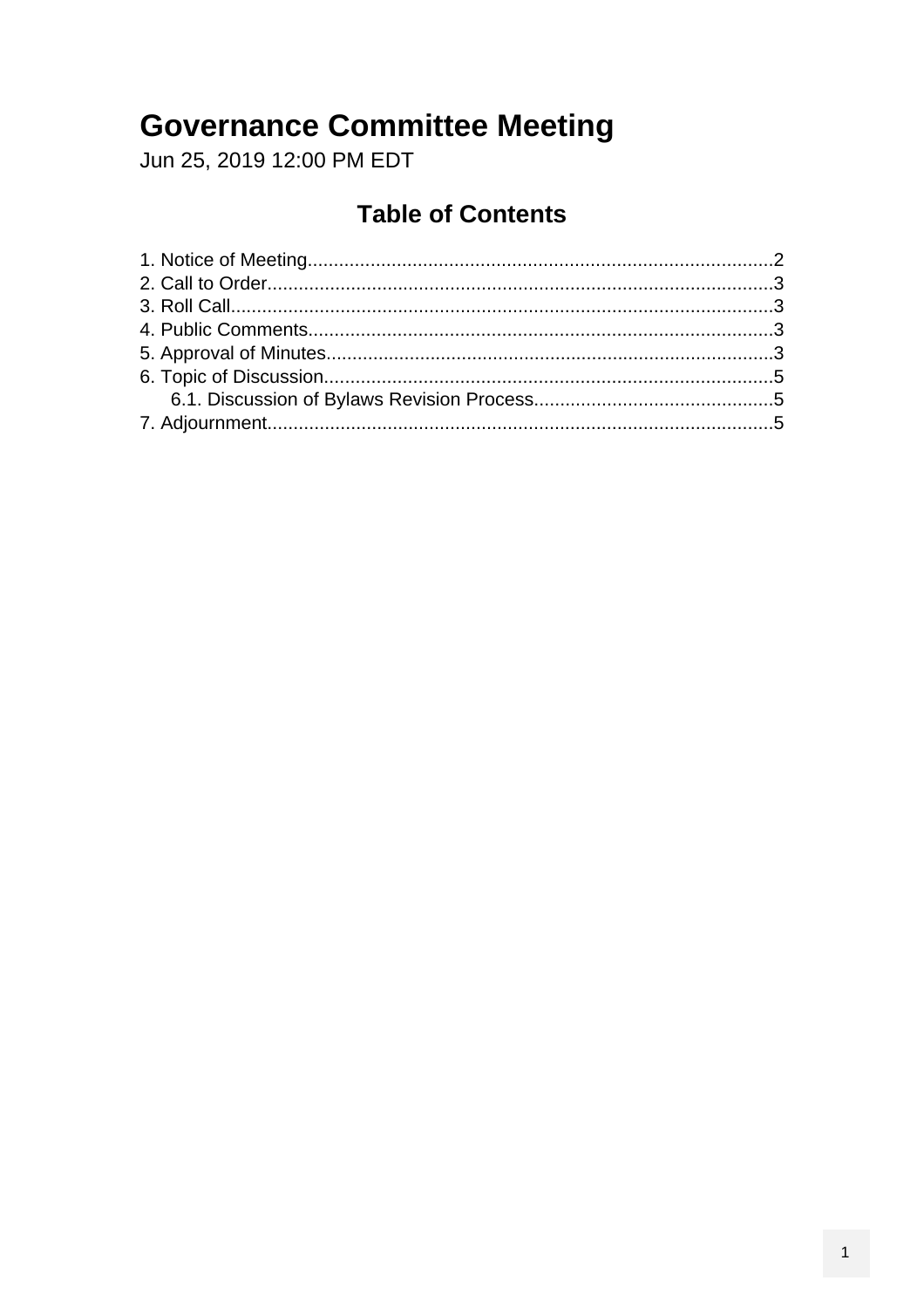## <span id="page-1-0"></span>**NOTICE OF MEETING**

# **NORTH BROWARD HOSPITAL DISTRICT**

## **BOARD OF COMMISSIONERS**

A Governance Committee meeting will be held on Tuesday, June 25<sup>th</sup>, 2019, starting at 12:00 pm, at the Broward Health Corporate Spectrum Location: 1700 Northwest 49 Street, Fort Lauderdale, Florida, 33309. The purpose of this committee meeting is to review and consider any matters within the committee's jurisdiction.

Persons with disabilities requiring special accommodations in order to participate should contact the District by calling 954-473-7100 at least 48 hours in advance of the meeting to request such accommodations.

Any person who decides to appeal any decision of the District's Board with respect to any matter considered at these meetings will need a record of the proceedings, and for such purpose, may need to ensure that a verbatim record of the proceedings is made which record includes testimony and evidence upon which the appeal is to be based.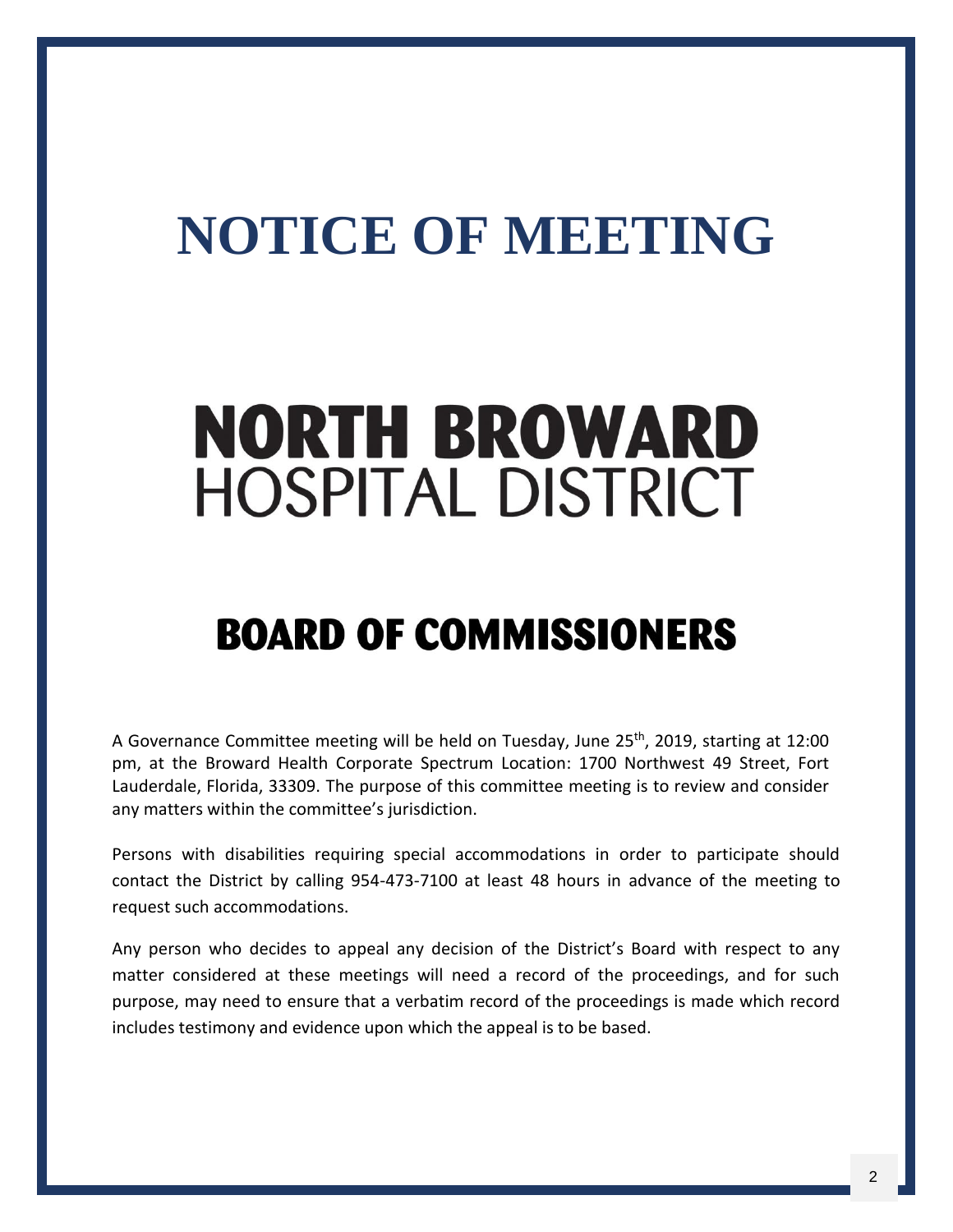<span id="page-2-0"></span>



North Broward Hospital District Board Of Commissioners 1700 Northwest 49<sup>th</sup> Street, Suite #150, Ft. Lauderdale, 33309

#### **GOVERNANCE COMMITTEE 10:00 a.m., April 17, 2019**

#### **1. NOTICE** `

Notice of this meeting is attached to the official Minutes as EXHIBIT I. The official Agenda for this meeting, as presented for the consideration of the Committee, is attached to the official Minutes as EXHIBIT II.

#### **2. CALL TO ORDER** 10:25 am

#### **3. COMMITTEE MEMBERS**

- $\checkmark$  Commissioner Ray T. Berry, Chair
- $\checkmark$  Commissioner Andrew M. Klein
- $\checkmark$  Commissioner Christopher T. Ure

**ADDITIONALLY PRESENT** Commissioner Nancy W. Gregoire, Commissioner Stacy L. Angier (WebEx), Commissioner Marie C. Waugh (WebEx), Gino Santorio/President/CEO, Alan Goldsmith/CAO, Alex Fernandez/CFO, Jerry Del Amo/Managing Senior Associate, Brett Bauman/Associate General Counsel, Nigel Crooks/Chief Internal Auditor, Lee Ghezzi/VP Quality & Case Management, Brian Kozik/Chief Compliance Officer

#### **4. PUBLIC COMMENTS** None

#### **5. APPROVAL OF MINUTES**

5.1 Approval of Governance Committee meeting minutes, dated February 20, 2019

**MOTION** It was *moved* by Commissioner Klein, *seconded* by Commissioner Ure, to:

#### **APPROVE THE GOVERNANCE COMMITTEE MEETING MINUTES DATED FEBRUARY 20, 2019.**

Motion *carried* unanimously.

5.2 Approval of Governance Committee meeting minutes, dated January 22, 2019

**MOTION** It was *moved* by Commissioner Klein, *seconded* by Commissioner Ure, to:

Governance 1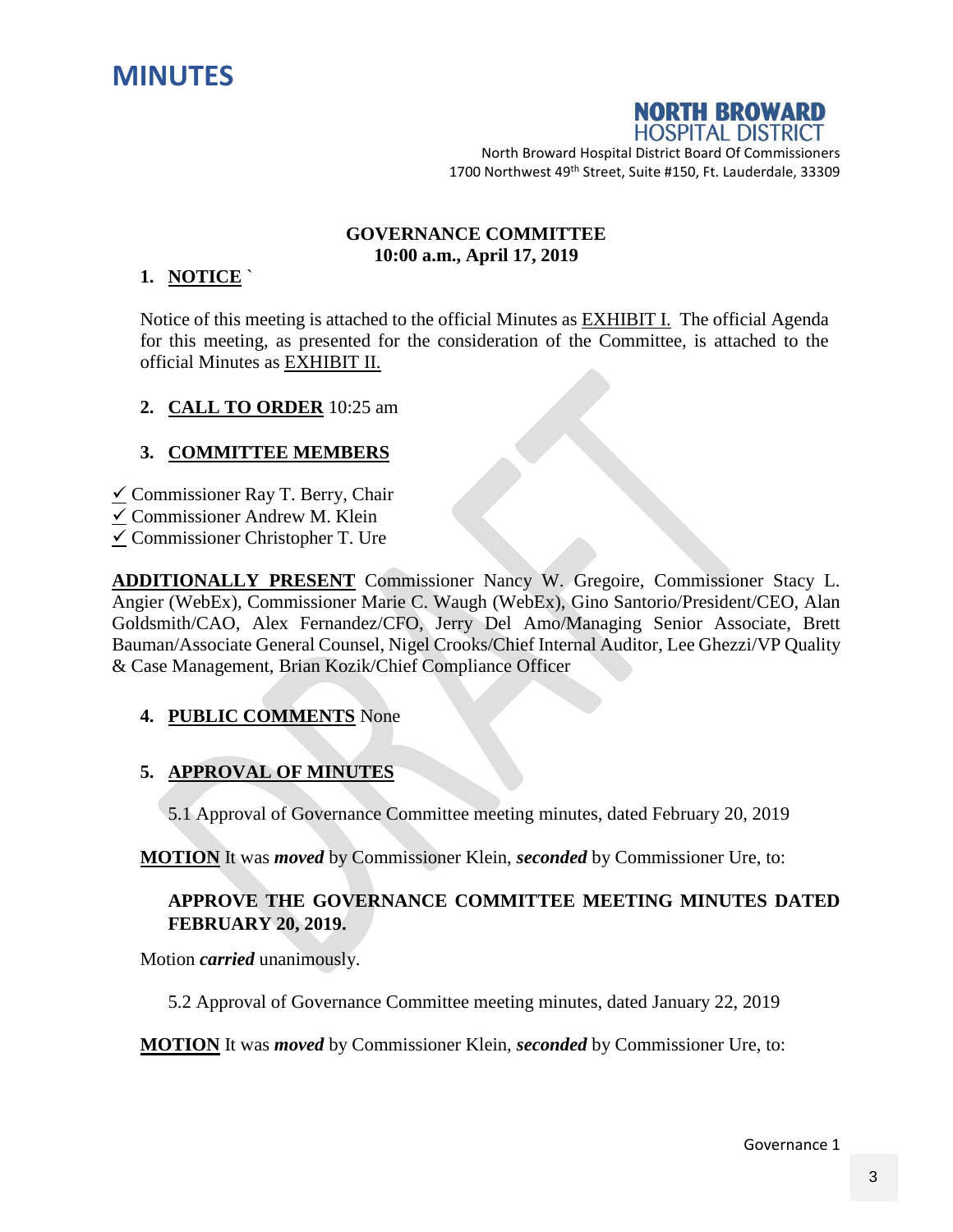



North Broward Hospital District Board Of Commissioners 1700 Northwest 49<sup>th</sup> Street, Suite #150, Ft. Lauderdale, 33309

#### **APPROVE THE GOVERNANCE COMMITTEE MEETING MINUTES DATED JANUARY 22, 2019.**

Motion *carried* unanimously

5.3 Approval of Governance Committee meeting minutes, dated November 26, 2019

**MOTION** It was *moved* by Commissioner Klein, *seconded* by Commissioner Ure, to:

#### **APPROVE THE GOVERNANCE COMMITTEE MEETING MINUTES DATED NOVEMBER 26, 2018.**

Motion *carried* unanimously

#### **6. TOPIC OF DISCUSSION**

6.1 Bylaw Amendment, Composition, QAOC Committee – Lee Ghezzi

Mr. Ghezzi reported that in the last six months the Quality Management department drafted revisions to article 4-7 of the bylaws, on how the Quality Assessment and Oversight Committee functions so that it is more efficient and to focus on actionable items and presentation to the Board. Their recommendation was to refine the QAOC membership from 30 voting members to 9, with rotating ad hoc members who would be brought in, dependent on the issues being presented. The 9 members would be comprised of 3 appointed commissioners, 2 executive corporate members, 2 corporate quality representatives, 1 CMO or his or her delegate, 1 CNO. All regional quality management staff members would be present as ad hoc. Changes in title or re-organization would not affect the composition of the committee.

Amendment to Article IV of the Bylaws to modify the Composition of Sec. IV-7.J., the Quality Assessment and Oversight Committee ("QAOC"), in the manner specified below.

*J. Quality Assessment and Oversight Committee ("QAOC")*

1) *Composition.* The QAOC shall consist of the following voting members: Three (3) members of the Board who shall be appointed by the Chair; the President/CEO; two (2) senior corporate members assigned by President/CEO; two (2) members of Corporate Quality and Risk Management; the Chief Medical Officer or a physician designated by the Chief Medical Officer; and one (1) Regional Chief Nursing Officer. The QAOC shall also consist of the following non-voting ex officio members: the Corporate Safety Officer; the SVP, Ambulatory Services; the Administrator of Gold Coast Home Health & Hospice; AVP, Clinical Services Ambulatory Division; the General Counsel, or his or her designee; the Chief Internal Auditor; and the four (4) Regional CEOs, CMOs, and Quality Services Managers.